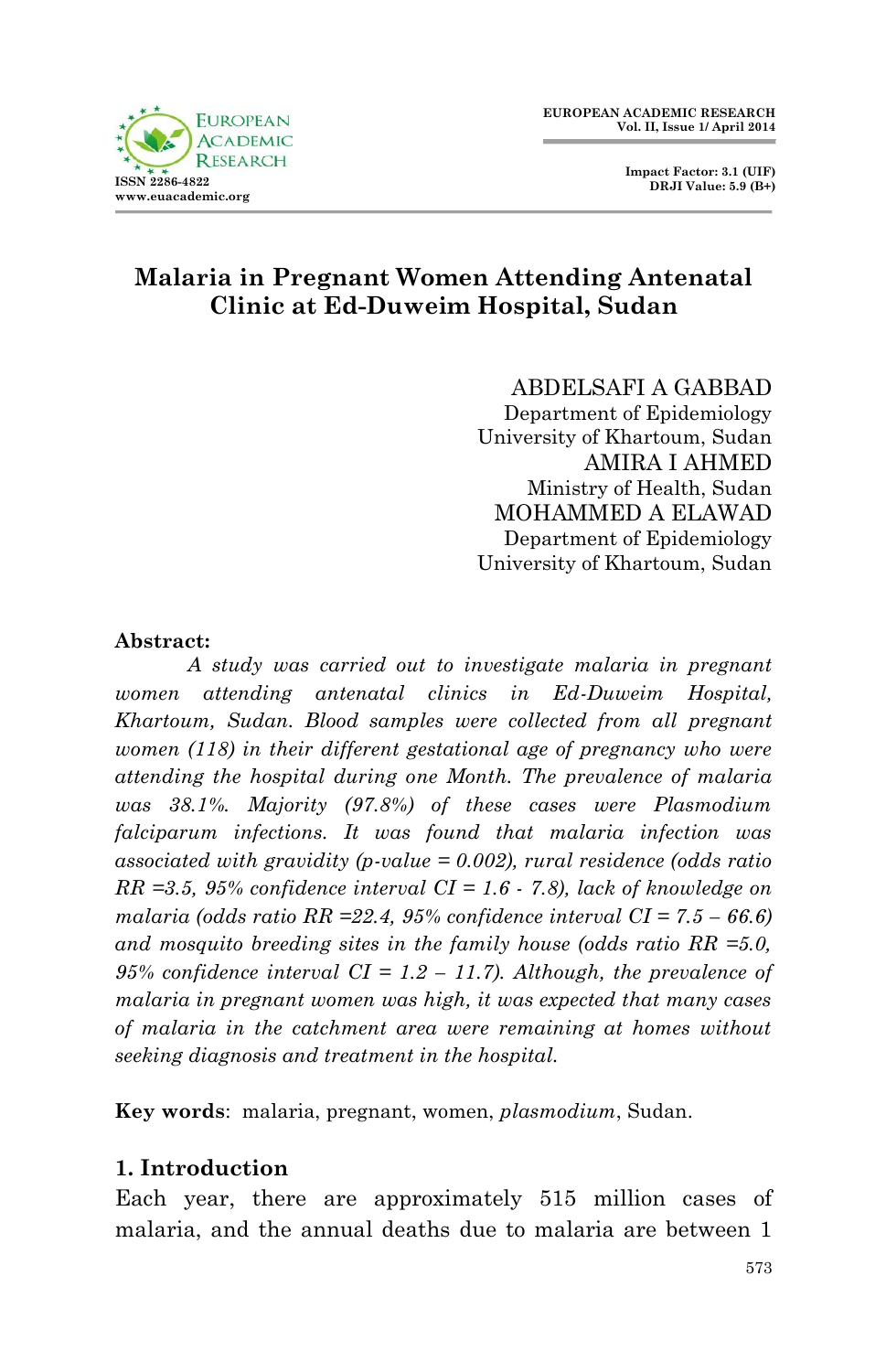Abdelsafi A Gabbad, Amira I Ahmed, Mohammed A Elawad*- Malaria in Pregnant Women Attending Antenatal Clinic at Ed-Duweim Hospital, Sudan*

and 3 million people, about 90% of malaria-related deaths occur in Sub-Saharan Africa (Miskelyemen et al. 2012). Malaria is a public health problem in Sudan where the annual cases are 3,073,966 and deaths are 1,125, *Plasmodium falciparum* is responsible for 90% of all infections being the species associated with most severe cases, especially young children and pregnant women (Hani et al. 2013). Despite these figure are high, the estimation of malaria cases in Sudan is not accurate because official figures of incidence and mortality reflected cases reported only from the formal health system (Safa et al. 2007) as many cases remains out of records.

Malaria is a potential risk during pregnancy. It can lead to maternal anemia, low birth weight stillbirths, abortions, and maternal mortality particularly the infection with *Plasmodium falciparum* which is common in Sudan and usually cause severe malaria. Around 125 million pregnant women are living under risk of malaria, and 32 million of them in sub-Saharan Africa (Awadalla et al. 2013). Pregnant women are vulnerable to malaria because pregnancy reduces woman's immunity, making her more susceptible to malaria (Nour Eldaim et al. 2012).

In Khartoum, Sudan, Samia et al found that the prevalence of malaria among pregnant women was 26.2% (Samia et al, 2011). Other previous studies in different malariaaffected regions reported high frequency of found that, Malariarelated admissions among pregnant women compared to nonpregnant women (Neeru et al. 2012) (Samuel et al. 2013)

## **2. Materials and Methods**

## **2.1. Study area**

The study was carried out in Ed-Duweim hospital. Ed-Duweim is a large town on the west bank of White Nile, with an area 38816 km2 , average rainfall 72 mm , in June-October, average temperature 45deg.C and relative humidity is 28%. It has a long rainy season, up to 5 months; so there is huge burden of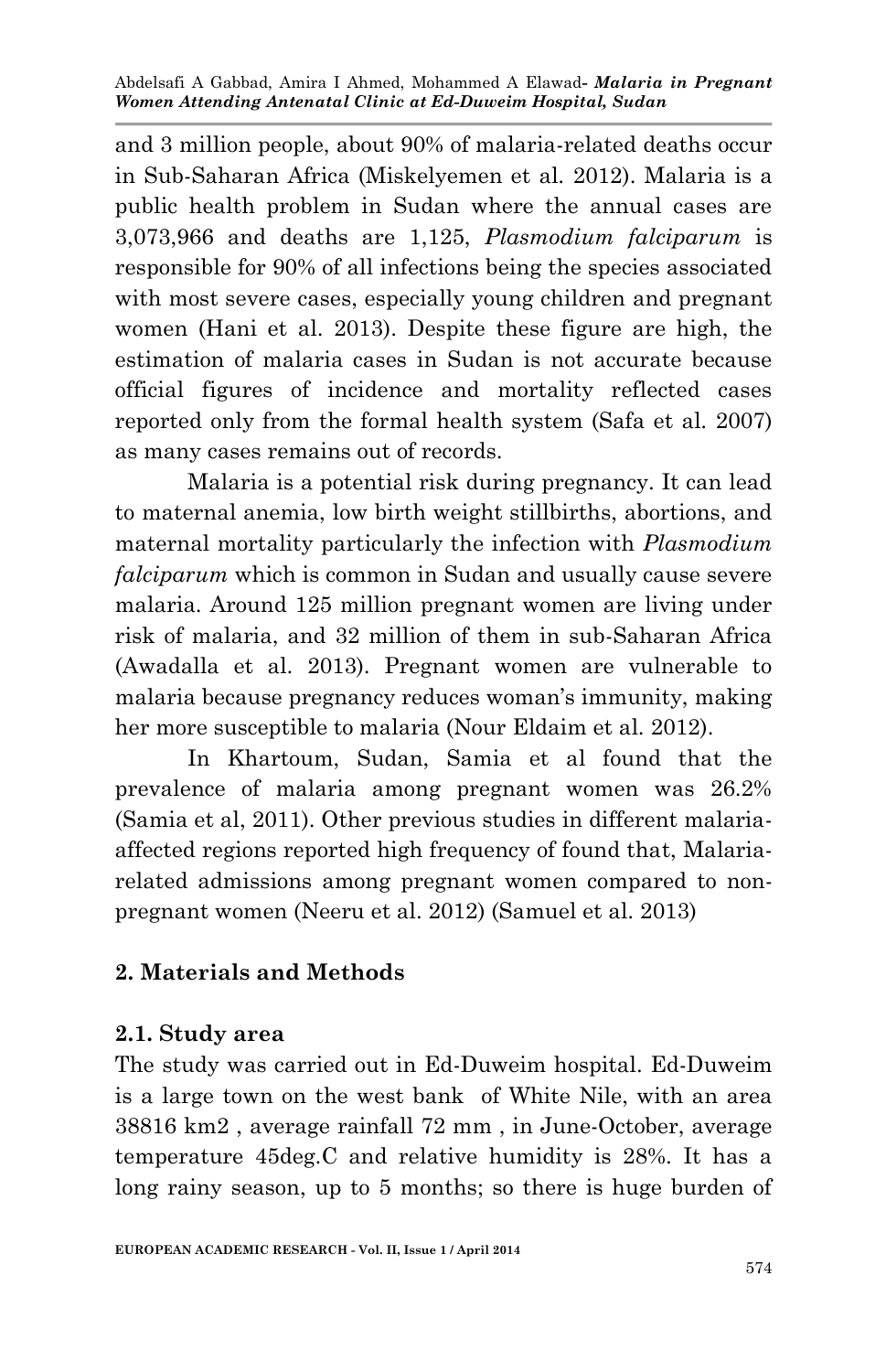seasonal malaria. Ed-Duweim is one of the most affected areas with mosquitoes and malaria. Because the area is surrounded by agricultural schemes, thus it provides better environment for mosquito breeding. Ed-Duweim hospital serves people of the town and of some villages in the catchment area.

# **2.2 Study population and period**

The study population included all pregnant women (118) in their different gestational age of pregnancy, who were attending antenatal clinics in Ed-Duweim Hospital during one Month.

## **2.3. Laboratory investigation**

Blood samples were collected to detect malaria parasite. Thick and thick smears were prepared, stained with Giemsa and examined by microscope.

Other relevant data were collected by questionnaire.

## **3. Results**

The prevalence of malaria among pregnant women (118) in their different gestational age of pregnancy, who were attending antenatal clinics in Ed-Duweim Hospital during one month was 38.1% as shown in table 1. About 44(97.8%) of these cases were *Plasmodium falciparum* infections and only 1(2.2%) was *P. vivax* (table 2). In table three, prevalence rates for primigravidae, second gravidae, third gravidae, fourth gravidae and multigravidae women were 45.9%, 55.6%, 50%, 37.5% and 4% and 20% respectively with P=0.002. Factors associated with malaria infections were rural residence (odds ratio RR =3.5, 95% confidence interval  $CI = 1.6 - 7.8$ , lack of knowledge on malaria (odds ratio RR = 22.4, 95% confidence interval  $CI = 7.5$ – 66.6) and mosquito breeding sites in the family house (odds ratio RR =5.0, 95% confidence interval  $CI = 1.2 - 11.7$  as displayed in table 4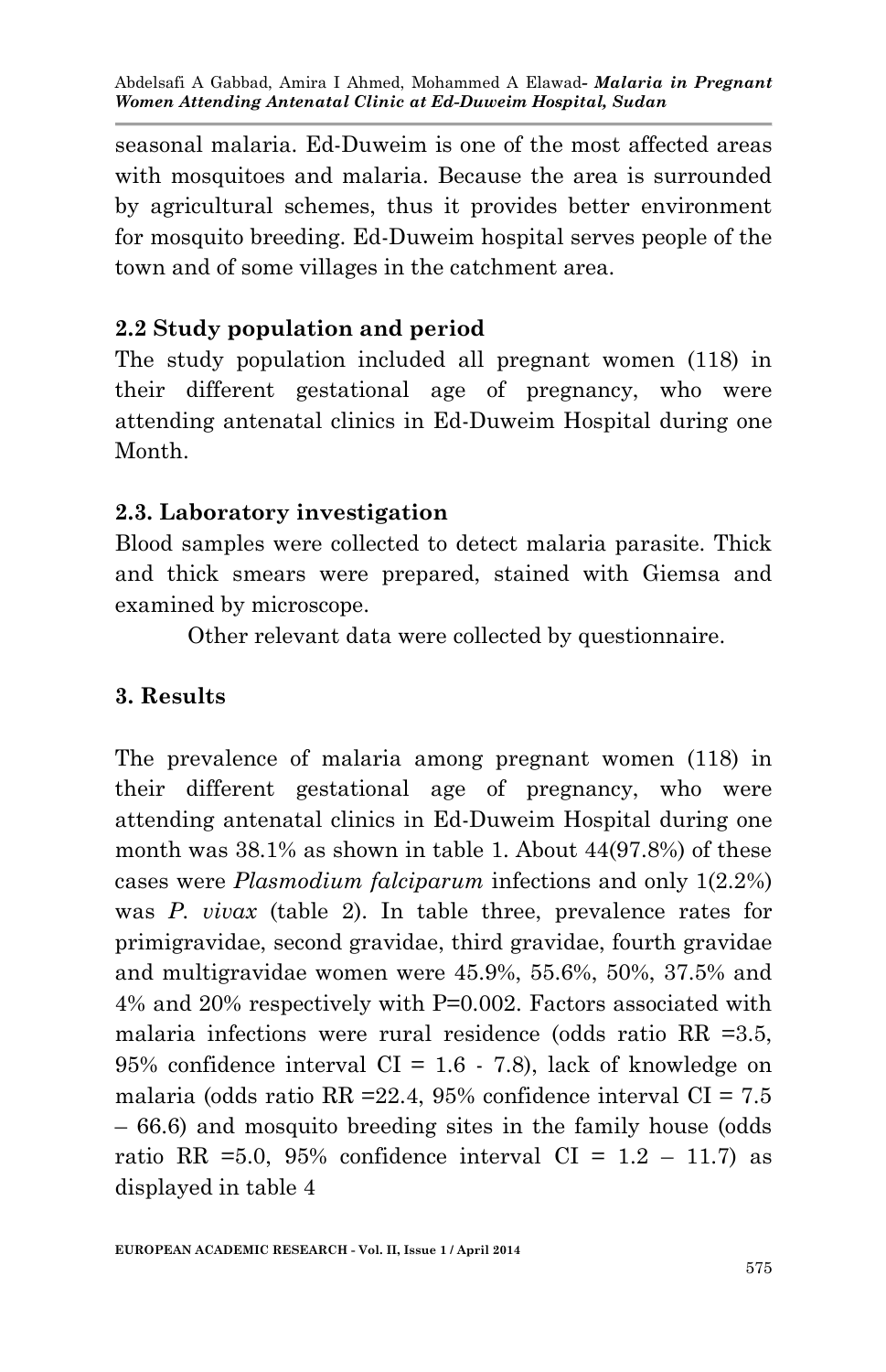Abdelsafi A Gabbad, Amira I Ahmed, Mohammed A Elawad*- Malaria in Pregnant Women Attending Antenatal Clinic at Ed-Duweim Hospital, Sudan*

| Malaria          | No  | $\%$  |
|------------------|-----|-------|
| Positive $(+ve)$ | 45  | 38.1  |
| Negative(-ve)    | 73  | 61.9  |
| Total            | 118 | 100.0 |

**Table 1: Prevalence rate of malaria in pregnant women in attending clinics in Ed-Duweim Hospital at Ed-Duweim Hospital, Sudan**

| <b>Species</b> | No  | $\%$  |  |
|----------------|-----|-------|--|
| P. falciparum  |     | 97.8  |  |
| P. vivax       |     | 2.2   |  |
| Total          | 45. | 100.0 |  |

**Table 2: Detected species of plasmodium in pregnant women in Ed-Duweim Hospital, Sudan**

|                  | Malaria Infection |                      |           |         |
|------------------|-------------------|----------------------|-----------|---------|
|                  | Positive          | Negative             | Total     | P-value |
| Gravidity        | No $(\%)$         | No $\left(\%\right)$ | No $(\%)$ |         |
| Primigravida     | 17(45.9)          | 20(54.1)             | 37(31.4)  |         |
| Second gravida   | 10(55.6)          | 8(44.4)              | 18(15.3)  |         |
| Third<br>gravida | 11(50)            | 11(50)               | 22(18.6)  | 0.002   |
| Fourth gravida   | 6(37.5)           | 10(62.5)             | 16(13.6)  |         |
| Multigravida     | 1(4)              | 24 (96)              | 25(21.2)  |         |
| Total            | 45(38.1)          | 73(61.9)             | 118(100)  |         |

**Table 3: Relationship between gravidity and malaria infection in pregnant women in attending clinics in Ed-Duweim Hospital at Ed-Duweim Hospital, Sudan**

|                            | Malaria Infection |                               |           | Odds  | %95          |
|----------------------------|-------------------|-------------------------------|-----------|-------|--------------|
|                            | Positive          | Negative                      | Total     | Ratio | Confidence   |
| Residence                  | No (%)            | No $\left(\frac{9}{6}\right)$ | No $(\%)$ | (RR)  | Interval     |
|                            |                   |                               |           |       | (CI)         |
| Rural                      | 32(51.6)          | 30(48.4)                      | 62(52.5)  |       |              |
| Urban                      | 13(23.2)          | 43(76.8)                      | 56(47.5)  | 3.5   | $1.6 - 7.8$  |
| Knowledge about malaria    |                   |                               |           |       |              |
| Not Knew                   | 28(84.8)          | 5(15.2)                       | 33(28)    | 22.4  | $7.5 - 66.6$ |
| Knew                       | 17(20)            | 68(80)                        | 85(72)    |       |              |
| Breeding site in the house |                   |                               |           |       |              |

**EUROPEAN ACADEMIC RESEARCH - Vol. II, Issue 1 / April 2014**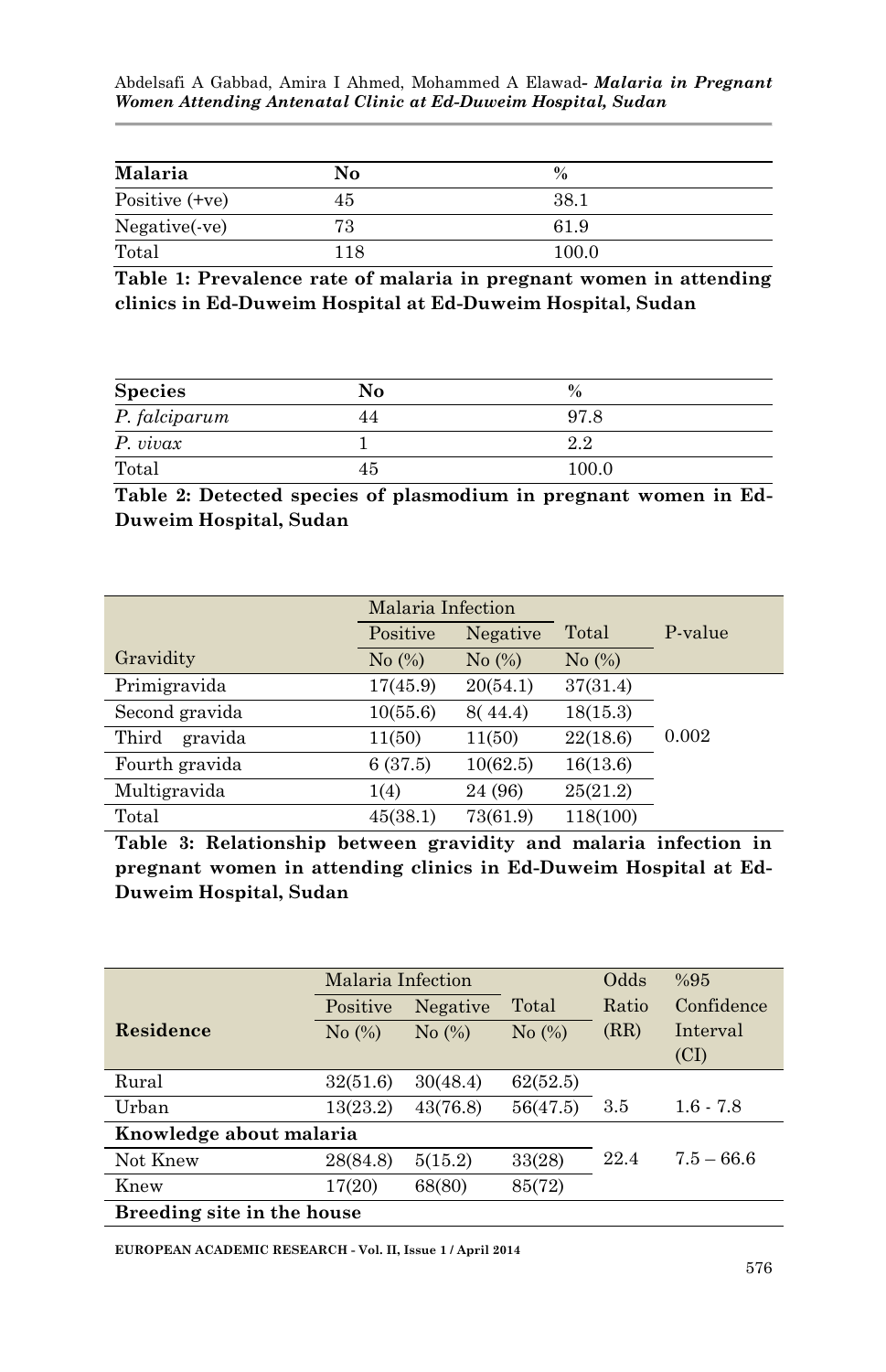Abdelsafi A Gabbad, Amira I Ahmed, Mohammed A Elawad*- Malaria in Pregnant Women Attending Antenatal Clinic at Ed-Duweim Hospital, Sudan*

| Present     | $35(53.8)$ $30(46.2)$ $65(55.1)$ 5.0 |  | $1.2 - 11.7$ |
|-------------|--------------------------------------|--|--------------|
| Not present | $10(18.9)$ $43(81.1)$ $53(44.9)$     |  |              |

**Table 4: Associated factors with malaria infection in pregnant women in attending clinics in Ed-Duweim Hospital at Ed-Duweim Hospital, Sudan**

## **4. Discussion**

Malaria infection during pregnancy is studied in many malariaaffected regions because the problem has serious adverse effects on mothers and their fetuses. The present study found similar problem among pregnant mothers attending antenatal clinics in Ed-Duweim Hospital. The prevalence among them was high (38.1%), in addition to that majority of cases were *Plasmodium falciparum* infections. In Khartoum, Sudan, Samia et al found that the prevalence of malaria among pregnant women was 26.2% (Samia et al, 2011). Considerable figure was obtained in Nigeria where the prevalence of malaria parasite infection among pregnant women attending antenatal clinics in Port Harcourt, Rivers State, was 26% (Michael et al, 2013). Pregnant women are 3 times more likely to suffer from severe disease as a result of malarial infection compared with their non-pregnant women (Julianna and Nawal 2009).

All cases except one (p. vivax) in this study were *Plasmodium falciparum* infections (97.8%).

In university hospital in Ghana, infection with *P. falciparum* in pregnant women was 85.4% (Samuel et al. 2013). *Plasmodium falciparum* is fatal compared to other five human malaria species and responsible for the majority of malaria related deaths. The seriousness of plasmodium is due to that *falciparum* destroys red blood cells, and causes acute anemia in addition to cerebral malaria, which can lead to coma, transient or permanent neurological effects, and death.

There were strong statistical associations between malaria and gravidity (p-value  $= 0.002$ ), rural residence (odds ratio RR =3.5, 95% confidence interval CI =  $1.6 \div 7.8$ ), lack of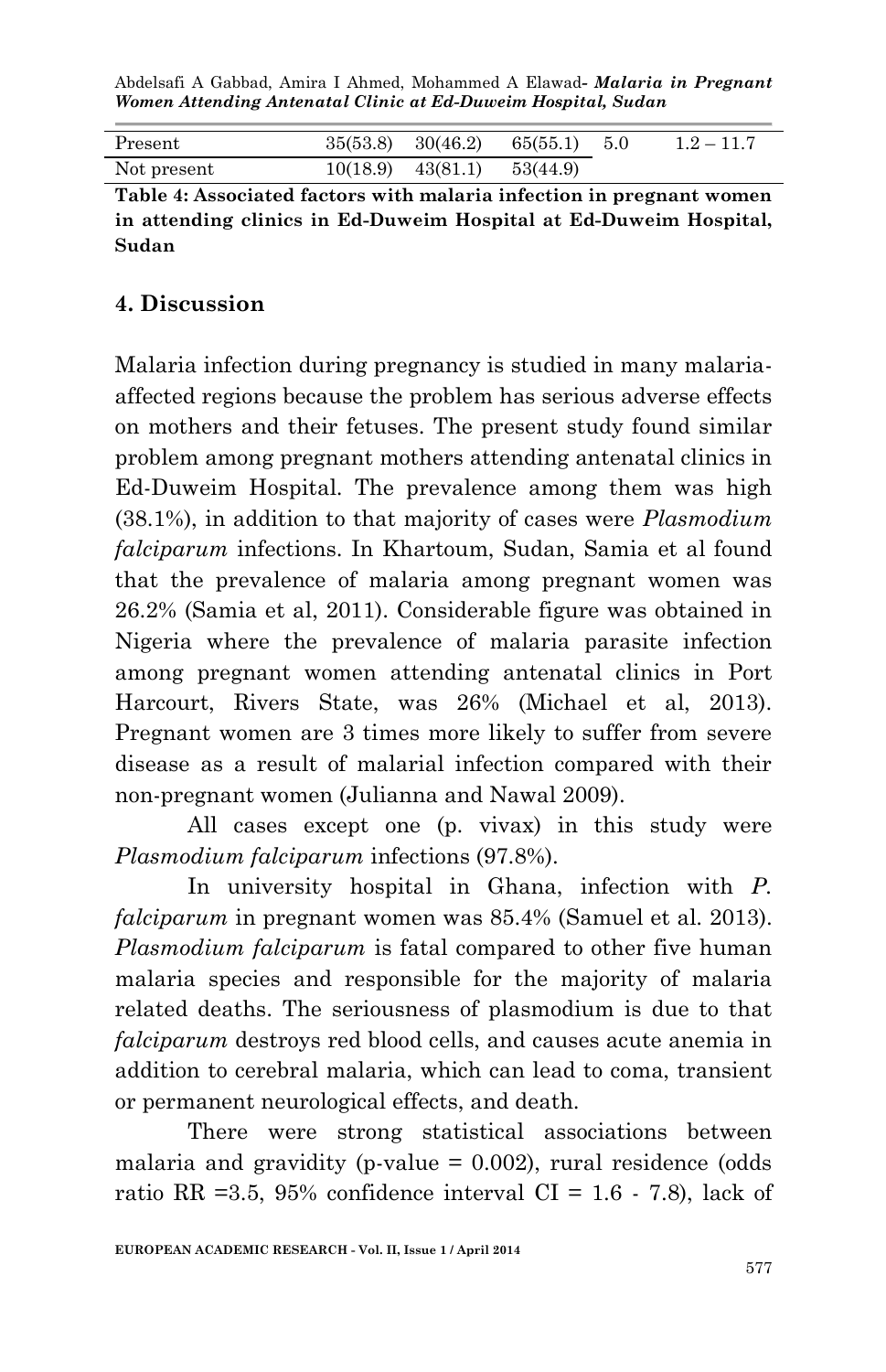knowledge on malaria (odds ratio RR =22.4, 95% confidence interval  $CI = 7.5 - 66.6$  and mosquito breeding sites in the family house (odds ratio  $RR = 5.0$ , 95% confidence interval  $CI =$ 1.2 – 11.7). In malaria-endemic areas, it is estimated that at least 25% of pregnant women are infected with malaria, with the highest risk for infection and morbidity in primigravidas (Julianna and Nawal 2009). Pierre et al found that the risk of malaria was higher in mothers who lived in rural areas (Pierre et al, 2013).

The association with rural areas might due to presence of irrigated projects and farms which represent suitable environment for breeding of malaria vector, in addition to insufficient health care infrastructure. High level of mother's knowledge about malaria enables them to protect themselves by using different methods such as insecticide-treated bed nets, repellants and seeking health care when needed. Samia et al found that malaria in pregnant women was associated with gravidity and residence in rural areas, where health care facilities and malaria control programmes are meager and less effective (Samia et al. 2011)

## **5. Conclusion**

The prevalence of malaria in pregnant women was high, however many cases of malaria in the catchment area were remaining at homes without seeking diagnosis and treatment in the hospital. Gravidity, rural residence, knowledge about malaria and presence of breeding sites in the house were factors associated with malaria in pregnant women.

#### **Acknowledgement**

We would like to thank administration of Ed-Duweim Hospital, Sudan. Also great thanks to all participated pregnant women.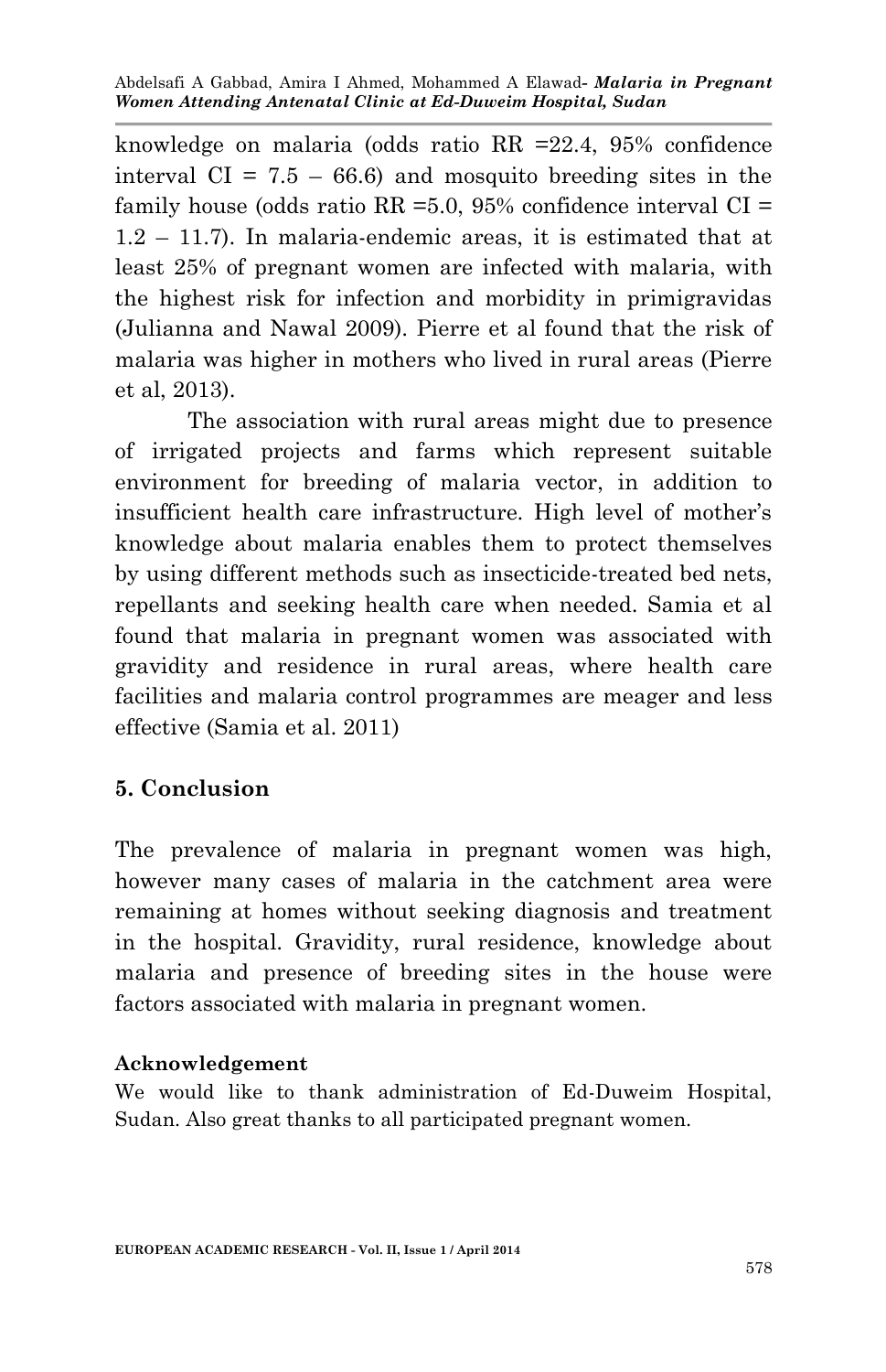#### **BIBLIOGRAPHY:**

- Awadalla, H. K., Gamal, K. A., Ahmed, A. M., Salah, E., Ahmed, M. A and Ishag, A. 2013. "Reliability of rapid diagnostic test for diagnosing peripheral and placental malaria in an area of unstable malaria transmission in Eastern Sudan." *Diagnostic Pathology* 8:59.
- Hani, Y. Z., Badreldin, E. A., and Hayder, E. B. 2013. "Biochemical Profiles of Children with Severe Plasmodium falciparum Malaria in Central Sudan: a case-control study." *Al Neelain Medical Journal* 3(8):15- 23.
- Julianna, S. D. and Nawal, M. N. 2009. "Malaria and Pregnancy: A Global Health Perspective." *Rev Obstet Gynecol*. 2(3): 186–192.
- Michael, N. W., Florence O. N and MacDonald, D. W. 2013. "Prevalence of Malaria Parasite Infection among Pregnant Women Attending Antenatal Clinics in Port Harcourt, Rivers State, Nigeria." *International Journal of Tropical Disease & Health* 3(2): 126-132.
- Miskelyemen, A. E., Nea'am, A. A., Abdulaziz, A. A and Mogahid, M. E. 2012. "Prevalence and Molecular Identification of Malaria Parasite in Displaced Camps in Khartoum State, Sudan." Egypt. *Acad. J. Biolog. Sci*. 4 (1): 7- 12.
- Neeru, S., Mrigendra, P., Blair, J. W., Mobassir, H., Yeboah, A. K., Chander, S., Lora, S., Meghna, D., Udhayakumar, V and Davidson, H. H. 2012. "Malaria prevalence among pregnant women in two districts with differing endemicity in Chhattisgarh, India." *Malaria Journal* 11:274.
- Nour Eldaim, E. E., Maha, I. M., Hamdan, E., Mohamed, A. A., Elsadig, Y. M. and Elwathiq, K. I. 2012. "The Effect of Malaria on Biochemical Liver Function Parameters in